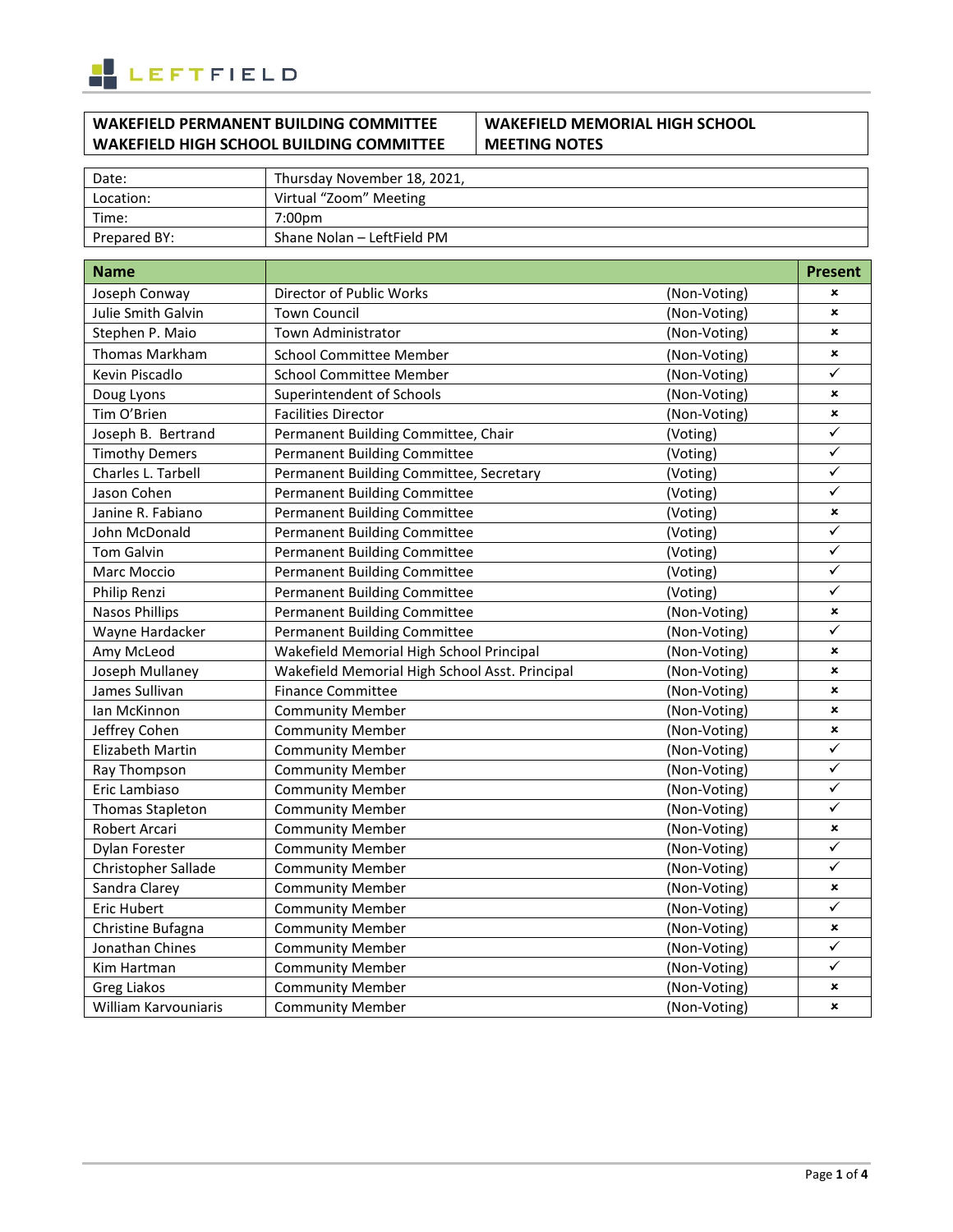

| <b>Name</b>         |                              | <b>Present</b> |
|---------------------|------------------------------|----------------|
| Lynn Stapleton      | Leftfield Project Management |                |
| Shane Nolan         | Leftfield Project Management |                |
| Jim Rogers          | Leftfield Project Management |                |
| Lorraine Finnegan   | <b>SMMA</b>                  |                |
| <b>Ben Williams</b> | <b>SMMA</b>                  |                |
| Helen Fantini       | <b>SMMA</b>                  |                |
| Matt Rice           | <b>SMMA</b>                  |                |
| Erin Prestillo      | <b>SMMA</b>                  |                |
| Nick Ferzacca       | Architectural Engineers Inc. |                |

I. Meeting called to order at approximately 7:10PM

#### II. Administrative Actions

A. *Meeting Minutes* 

The meeting minutes of the 11/04/21 Permanent Building Committee/School Building Committee: Wakefield Memorial High School were presented for review.

*Chip Tarbell made a motion to approve the Wakefield Memorial High School Meeting Minutes as presented. Seconded by Jason Cohen. Motion was approved unanimously.* 

#### B. *Invoices*

Two (2) invoices in the total amount of \$88,000.00 were presented for review and approval.

- 1) Leftfield LLC Invoice #5 dated 10/31/21 in the amount of \$22,000.00 *Chip Tarbell made a motion to approve the Leftfield as presented. Seconded by Jason Cohen. On a roll call vote the motion was approved unanimously.*
- 2) SMMA Invoice #55884 dated 11/10/21 in the amount of \$66,000.00 *Chip Tarbell made a motion to approve the SMMA invoice as presented. Seconded by Jason Cohen. On a roll call vote the motion was approved unanimously.*

## III. Project Schedule

Shane Nolan provided an overview of the updated Feasibility Study/Schematic Design Schedule. SN noted the schedule shows the revised MSBA submission dated approved at the last PBC/SBC meeting.

## IV. Upcoming Meetings

Shane Nolan presented a list of upcoming meets including PBC/SBC meetings and Educational Visioning Workshops.

Wayne Hardacker asked about the possibility of in person meetings. Joe Bertrand noted that the intention is to continue with meeting virtually until further notice.

## V. Existing Conditions Update

Helen Fantini gave an update on the existing conditions inspections and surveys that are being done as part of the project.

The traffic consultant has been out to do traffic counts on major intersections around the High School. They are also reviewing the North East Metro Tech traffic reports.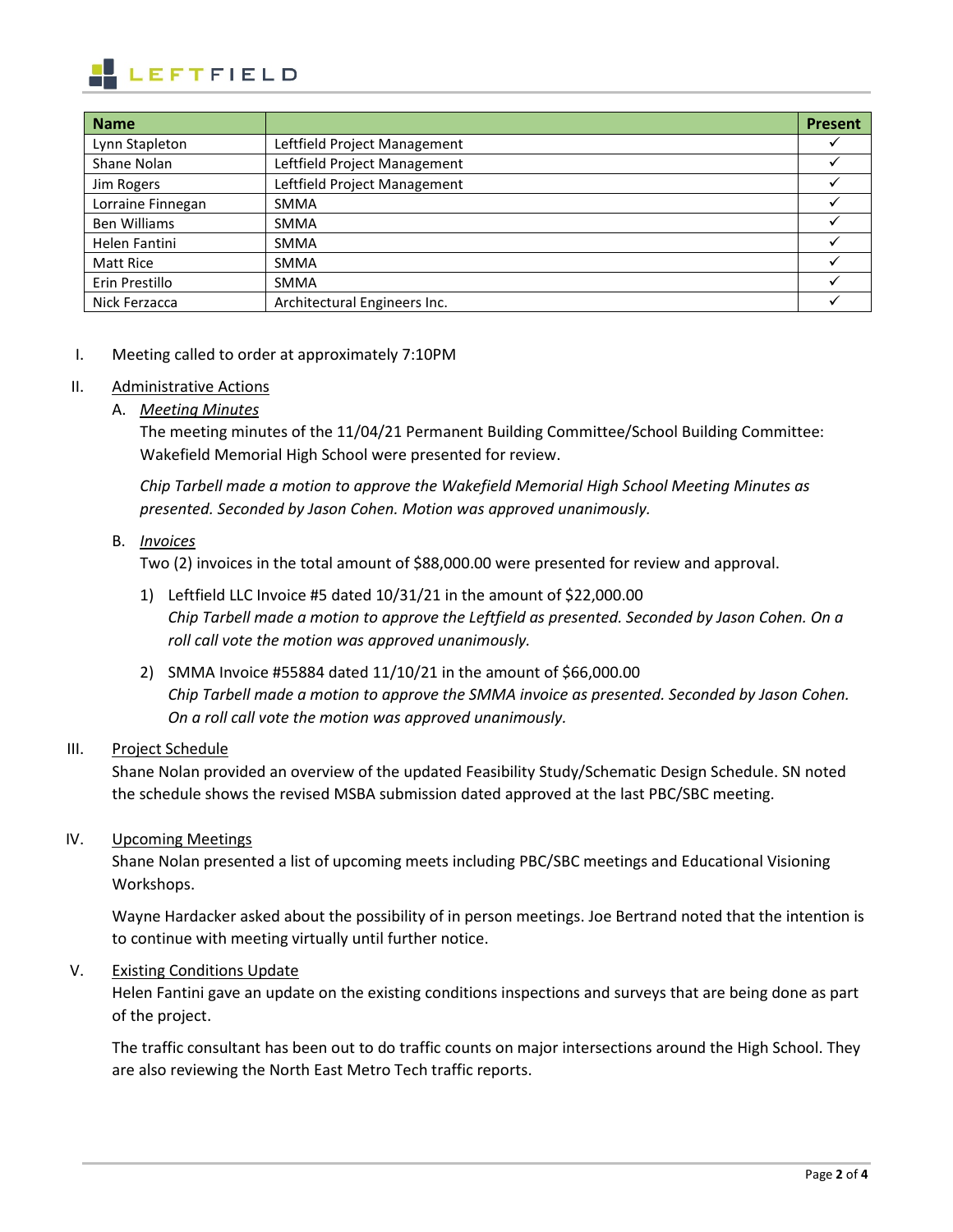Geotechnical borings have been done and reports will be forthcoming. There are potentially 2 underground storage tank that need further review and investigation. Additional borings and soil testing will be determined when the building options have been evaluated.

## VI. Programming

l

Phil Poinelli presented SMMA Memo: Programming Consideration.

PP noted that an auditorium is part of the MSBA standard program for High School project. There has been some discussion about the need for a new auditorium in a new high school due to the fact there is an existing "black box" small theatre in the existing building and a relatively new auditorium at the Galvin School. However, during the programming meetings with school representatives, the desire for a new auditorium was raised to support the school curriculum. Based on the MSBA program they would participate in auditorium with 667 seats based on the agreed upon 1,000-student enrollment. It was noted that the existing "black box theatre" was created using grants and local contributions. After further discussion the consensus was that an auditorium should be included in the program and space summary for the new High School.

PP noted that the existing gym at the High School is approx. 17,000SF. Although it is known as "the field house" traditionally a field house would be larger, in the 30,00SF range. Based on the agreed upon High School enrollment a two station or 12,000SF gym is calculated under the MSBA program. MSBA may allow a larger gym, up to 18,000SF but anything over the MSBA guidelines would likely not be reimbursed. It was suggested that even an 18,000SF gym would not accommodate a track around the perimeter. There was some discussion about including a swimming pool in the project. It was noted that a swimming pool would not be allowed by MSBA.

The local TV station, WCAT, is currently housed in the High School. This is an independent entity and not part of the High School curriculum. This type of space has been allowed in past MSBA projects but would not be a reimbursable cost. If there is a plan to make this part of the school, it would need to be articulated in the education plan that will be submitted to MSBA. It was noted that if a suitable space for WCAT is not found in a renovation/addition or new school there is no alternative space in Town nor does WCAT have the funding to find alternative space. There was a question raised about the project funding WCAT's space through the project as it is a 501C3 organization. This needs to be reviewed with Town Counsel.

The District Offices are also housed in the existing High School. There is no known alternative space in Town for this. Therefore, it should be included in the program foe the new school. It was noted that this space, while it may be allowed by MSBA, will not be reimbursable. The space needed for the district office needs to be discussed further with the Superintendent.

The existing high school library has a space dedicated to Governor John Volpe. This space includes Gov. Volpe's archives that have been donated to the Town. It was agreed that within the proposed new library space there should be a dedicated space, perhaps with climate control, for the archives. This Volpe family will need to be included in conversation for this space.

# VII. Design Options

Helen Fantini presented a matrix of potential building options to be explored during the PDP phase. These included:

- 1. (1) Renovation/Code Upgrade as required by MSBA
- 2. (4) separate Renovation/Addition options
- 3. (6) separate new constriction options.